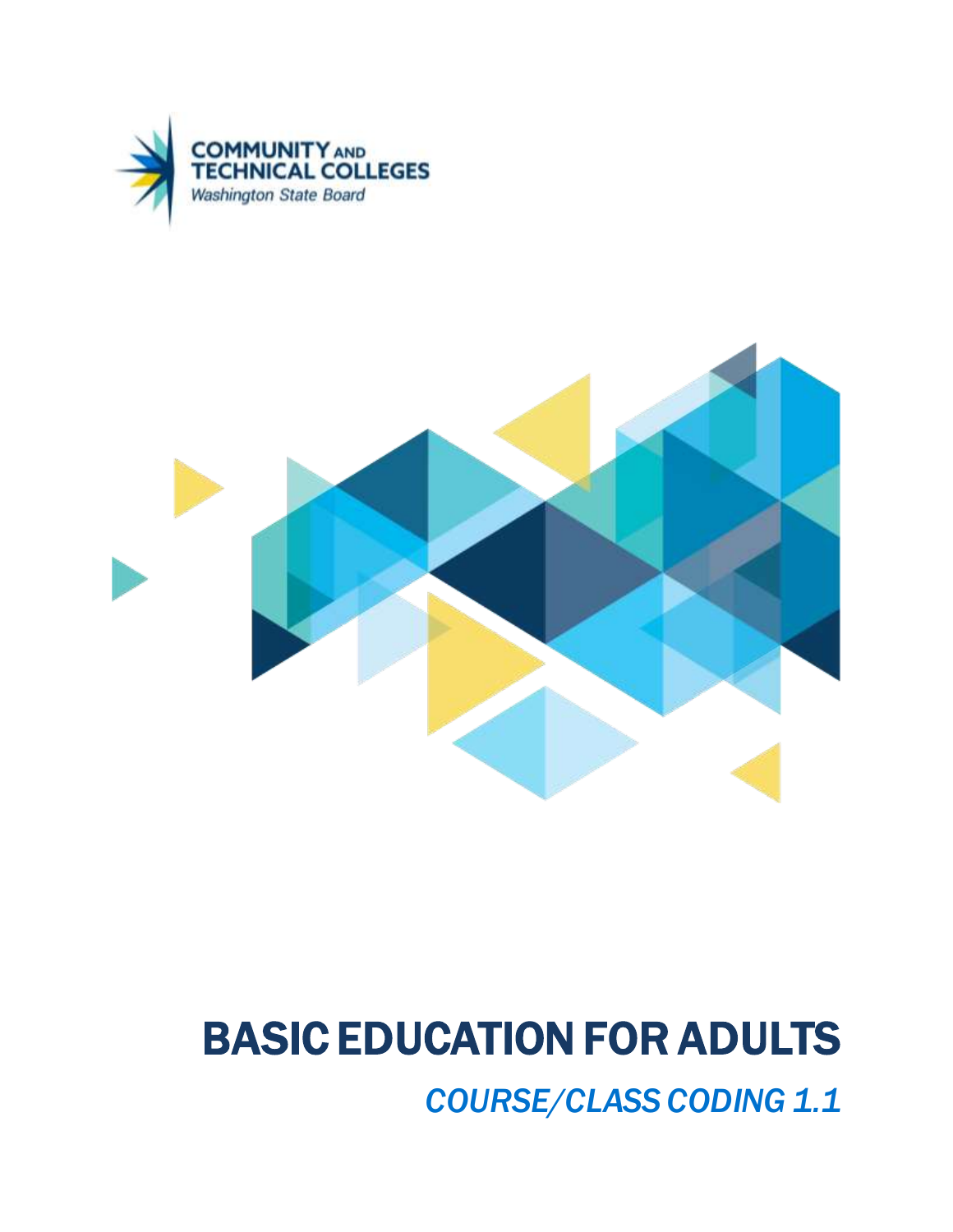### <span id="page-1-0"></span>Revisions

| Change reference                                                                                                                                                                       | Date      | Version |
|----------------------------------------------------------------------------------------------------------------------------------------------------------------------------------------|-----------|---------|
| Original document                                                                                                                                                                      | 4/22/21   | 1.0     |
| Added clarification regarding the BGB Grading Basis for non-graded<br>basic skills classes; Added additional information on adjusting FA<br>progress units for variable credit classes | 5/26/2021 | 1.1     |

### <span id="page-1-1"></span>**Contacts**

#### Data Services

[dataservices@sbctc.edu](mailto:dataservices@sbctc.edu)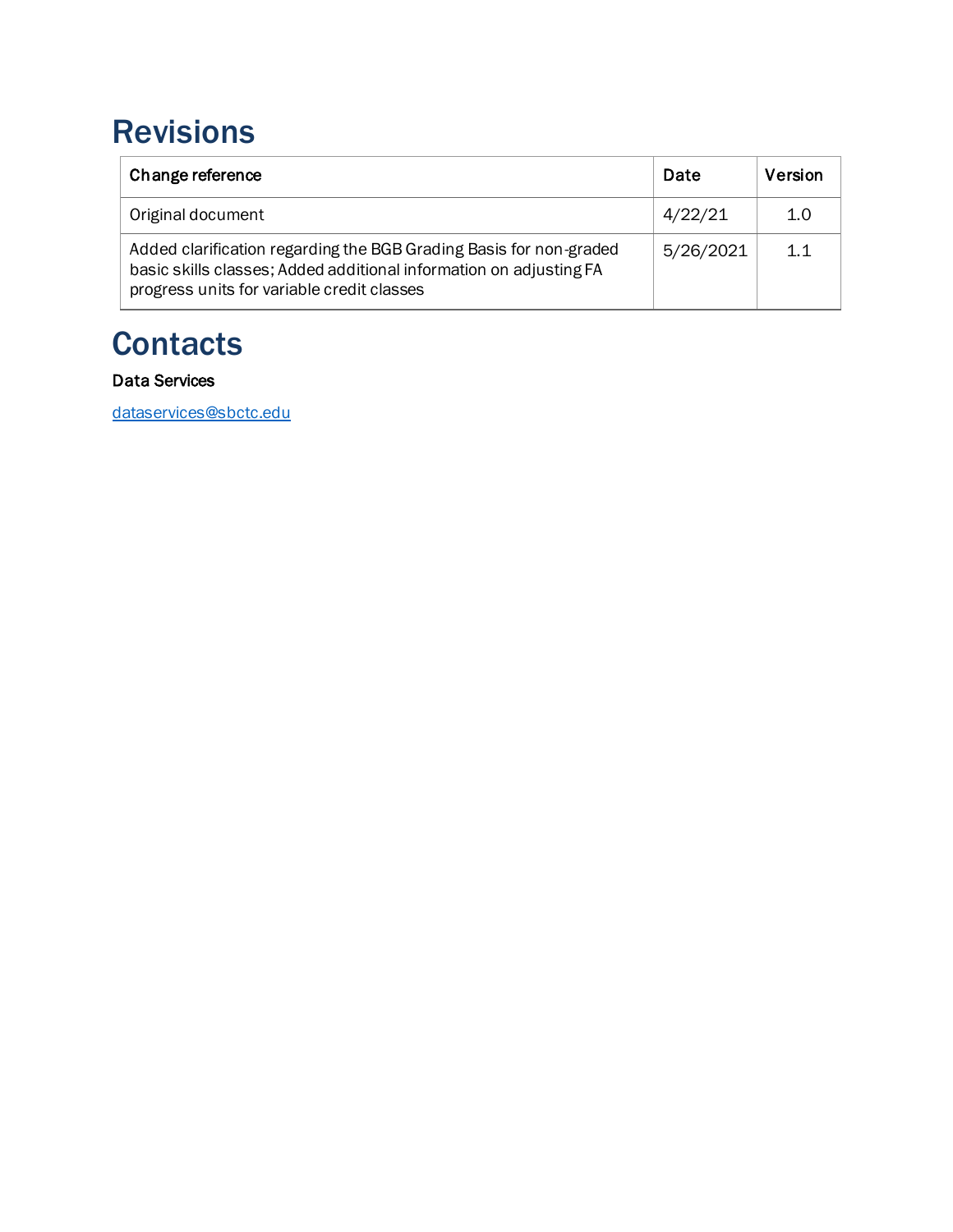## <span id="page-2-0"></span>**Table of Contents**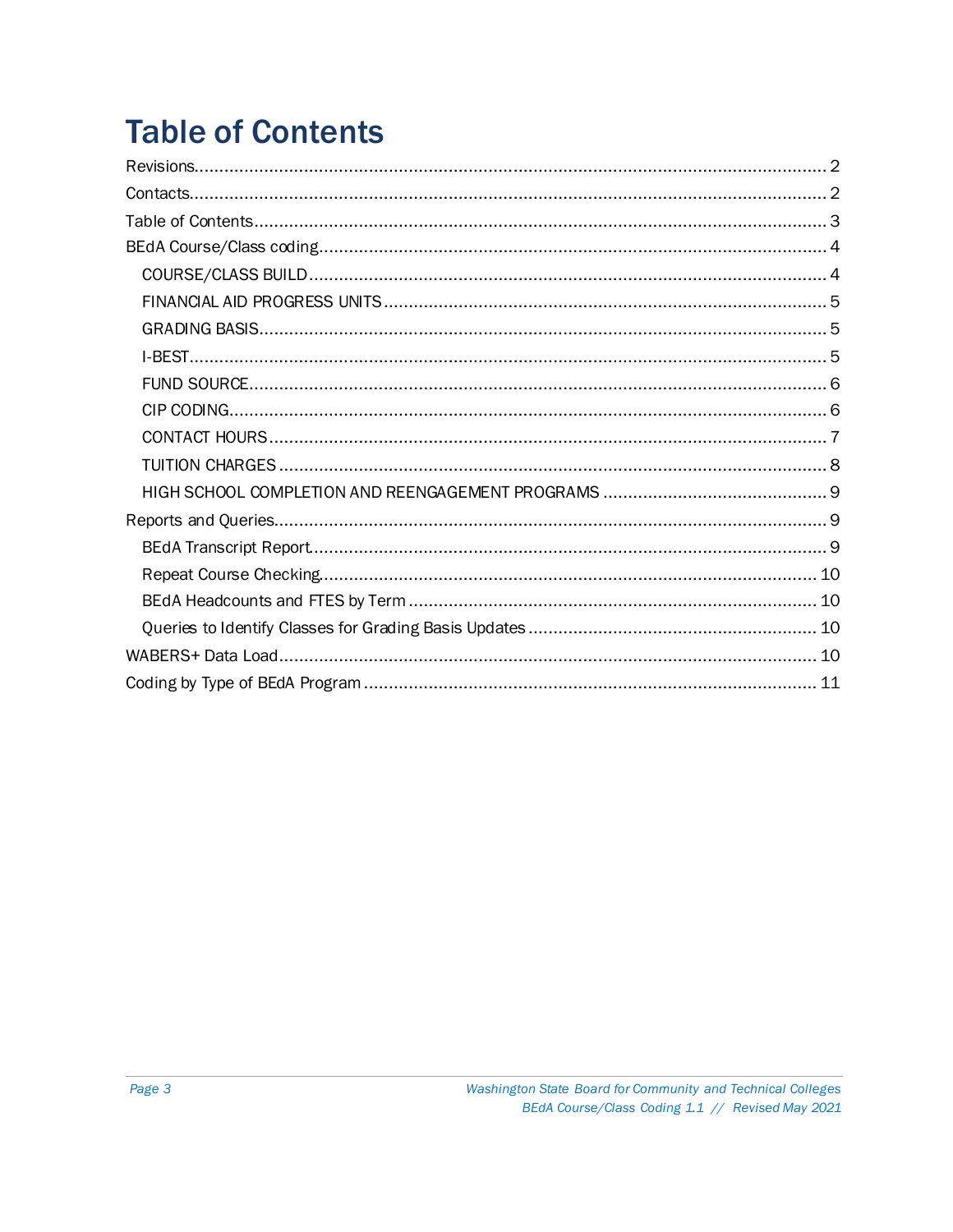### <span id="page-3-0"></span>BEdA Course/Class coding

Basic Skills courses and classes are considered Ungraded per the State Board Policy Chapter 5.30.15.

Anyone who is 16 years of age or older and not enrolled in secondary school, and who either has needs below the level of high school completion or is limited-English-proficiencies eligible to participate in Basic Education for Adults (BEdA) activities. For a full list of BEdA eligibility criteria please see the [requirements for enrollment in Basic Education for Adults](https://www.sbctc.edu/colleges-staff/programs-services/basic-education-for-adults/beda-handbook/eligible-students.aspx).

Students enrolled in applicable basic skills classes or in eligible I-BEST classes will be automatically added to the SWBR Student Group and are denoted in the sections below.

#### <span id="page-3-1"></span>COURSE/CLASS BUILD

The following attributes of the course and class must be coded in order for accurate state and federal reporting as well as to ensure the correct tuition amount is charged to the student. The list below only includes the basic skills specific coding required, other information is required to build a course and class but are not included in this document.

- $\bullet$  Set the FA Progress Units = 0
	- $\circ$  If the course is variable credit, this cannot be done at the course level, but rather at the class level using the Adjust Class Associations page if the class has a set number of credits. If the class is variable credit, the FA Progress Units will default to the Minimum Units value.
- Assign the [Grading Basis](#page-4-1) of BGB (BEdA Grading Basis)
	- $\circ$  This BGB Grading Basis should be used whether or not the class is graded. The BGB Grading Basis does not require actual grading.
- Assign the **[IBEST](#page-4-2)** Course Attribute where applicable
- Assign the [Funding Source](#page-5-0) using the SFND Course Attribute.
	- o Funding Source is required for all classes to accurately report FTES.
	- $\circ$  Department of Corrections courses are typically set to Fund Source 4 (Contract) unless Financial Aid or private funds are used, then the Fund Source should be set to 5.
- Assign a [CIP Code](#page-5-1) in the 32<sup>\*</sup> series
	- $\circ$  Create a separate course for [contract high school](#page-5-0) where applicable.
- In the case of a non-credit bearing class, enter the [Instructor Contact Hours](#page-6-1)
	- Non-Credit bearing are when the class UNTS\_MINIMUM and UNTS\_MAXIMUM both  $= 0$
- Add any new basic skills courses to the Course List Fee to ensure students are charged the appropriate amount of [tuition](#page-6-1).
- [High School Completion and Reengagement](#page-8-0) specific coding
- [BEdA Transcript](#page-8-1) report
- [Repeat Class Checking](#page-9-0)

A summary of the coding per type of BEdA program can be found at the end of this document.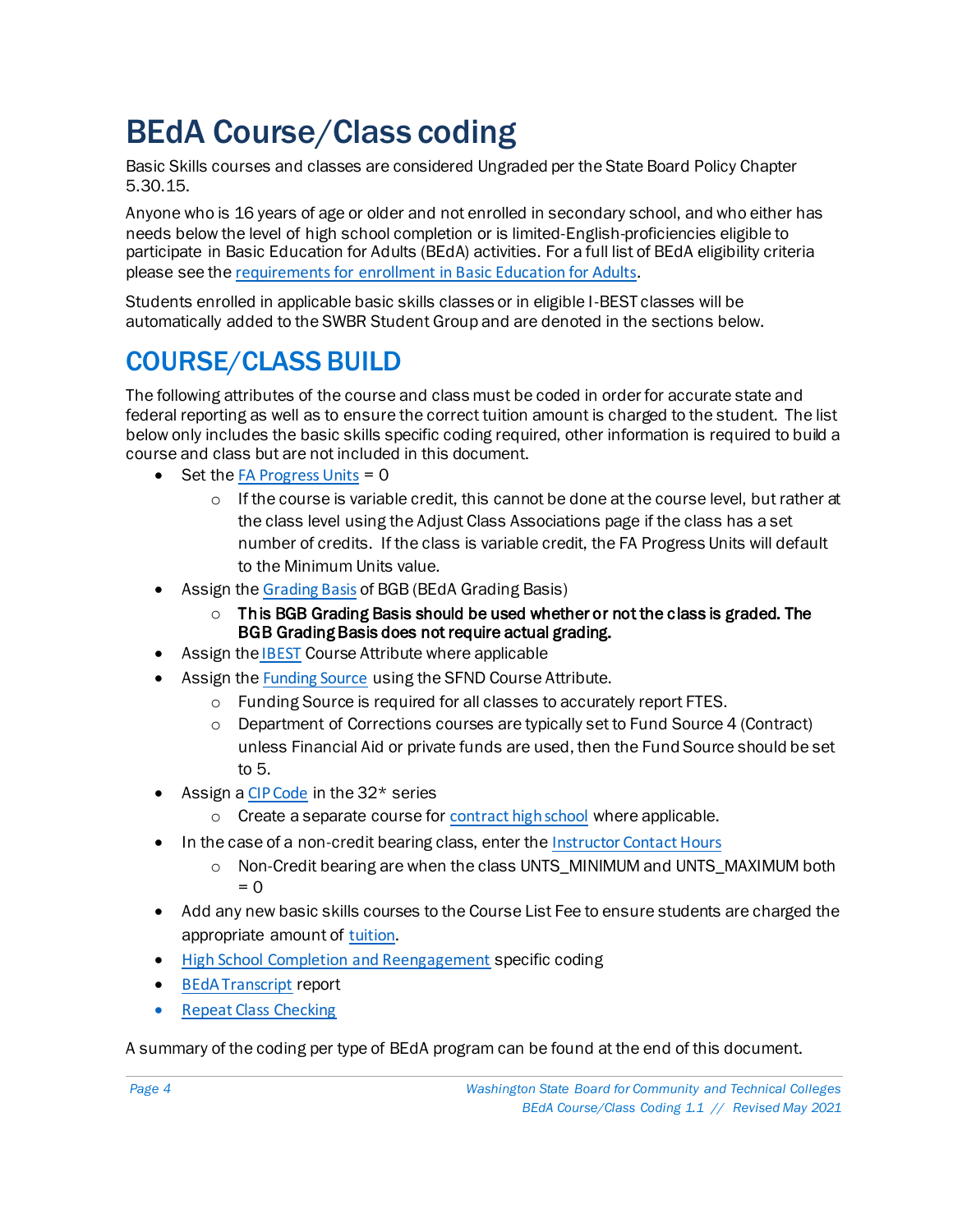### <span id="page-4-0"></span>FINANCIAL AID PROGRESS UNITS

BEdA classes should not be included in Financial Aid eligibility. Set FA Progress units to 0 to exclude credits from Financial Aid calculations.

If the course is variable credit, this cannot be done at the course level, but rather at the class level using the Adjust Class Associations page if the class has a set number of credits. If the class is variable credit, the FA Progress Units will default to the Minimum Units value.

#### <span id="page-4-1"></span>GRADING BASIS

All BEdA courses/classes should be associated to the BEdA [Grading Basis](file:///C:/Users/lsager/AppData/Local/Microsoft/Windows/INetCache/Content.Outlook/GLLHQ3B4/9.2%20Maintaining%20the%20Grade%20Scheme%20Table%20|%209.2%20CS%20-%20Academic%20Structure%20|%20ctcLink%20Reference%20Center) "BGB". This BGB Grading Basis should be used whether or not the class is graded. The BGB Grading Basis does not require actual grading.

This grading basis will exclude the enrollment from Financial Aid Pace and Satisfactory Academic Progress calculations. This grading basis allows a grade to be applied and for the student to view the grade and units in Student Self-Service. The grade points and credits associated to the BGB grading basis will not factor into any college-level calculation.

Two queries are available in ctcLink to identify basic skills courses and their associated Grading Basis to assist in data cleanup.

- QCS\_CM\_BASICSKILLS\_GRADEBASIS
	- $\circ$  Provides a list of all active Basic Skills (CIP 32<sup>\*</sup>) Courses in the catalog with their associated Grading Basis. All Basic Skills courses should be associated to the BGB Grading Basis.
- QCS\_CM\_BSK\_SCHED\_GRADEBASIS
	- $\circ$  Provides a list of all active and currently scheduled Basic Skills (CIP 32<sup>\*</sup>) Classes with their associated Grading Basis. All Basic Skills classes should be associated to the BGB Grading Basis.

#### <span id="page-4-2"></span>I-BEST

**[I-BEST](http://ctclinkreferencecenter.ctclink.us/m/79555/l/1014762-9-2-peoplesoft-coding-for-basic-skills)** courses are coded as Academic or Vocational course intent and CIP Code, depending on the approved I-BEST program, and therefore are not considered basic skills classes, though some types are included in WABERS+ for BEdA federal reporting purposes. Students in classes with the Course Attribute designated below as included in WABERS are also assigned the SWBR Student Group and included in the WABERS+ extract.

I-BEST courses and classes should not be coded in the CIP Coded 32\* series. Students enrolled in I-BEST classes may be included in WABERS+ but do not generate basic skills FTES.

| Course<br><b>Attribute Value</b> | <b>Attribute Description</b>           | <b>Generates</b><br><b>Enhanced FTES?</b> | Included in<br><b>WABERS?</b> |
|----------------------------------|----------------------------------------|-------------------------------------------|-------------------------------|
| <b>BASICSKILL</b>                | Team Taught with Basic Skills Students | Yes                                       | Yes                           |
| DEVELOPMTL                       | Team Taught with Dev Ed Students       | Yes                                       | No                            |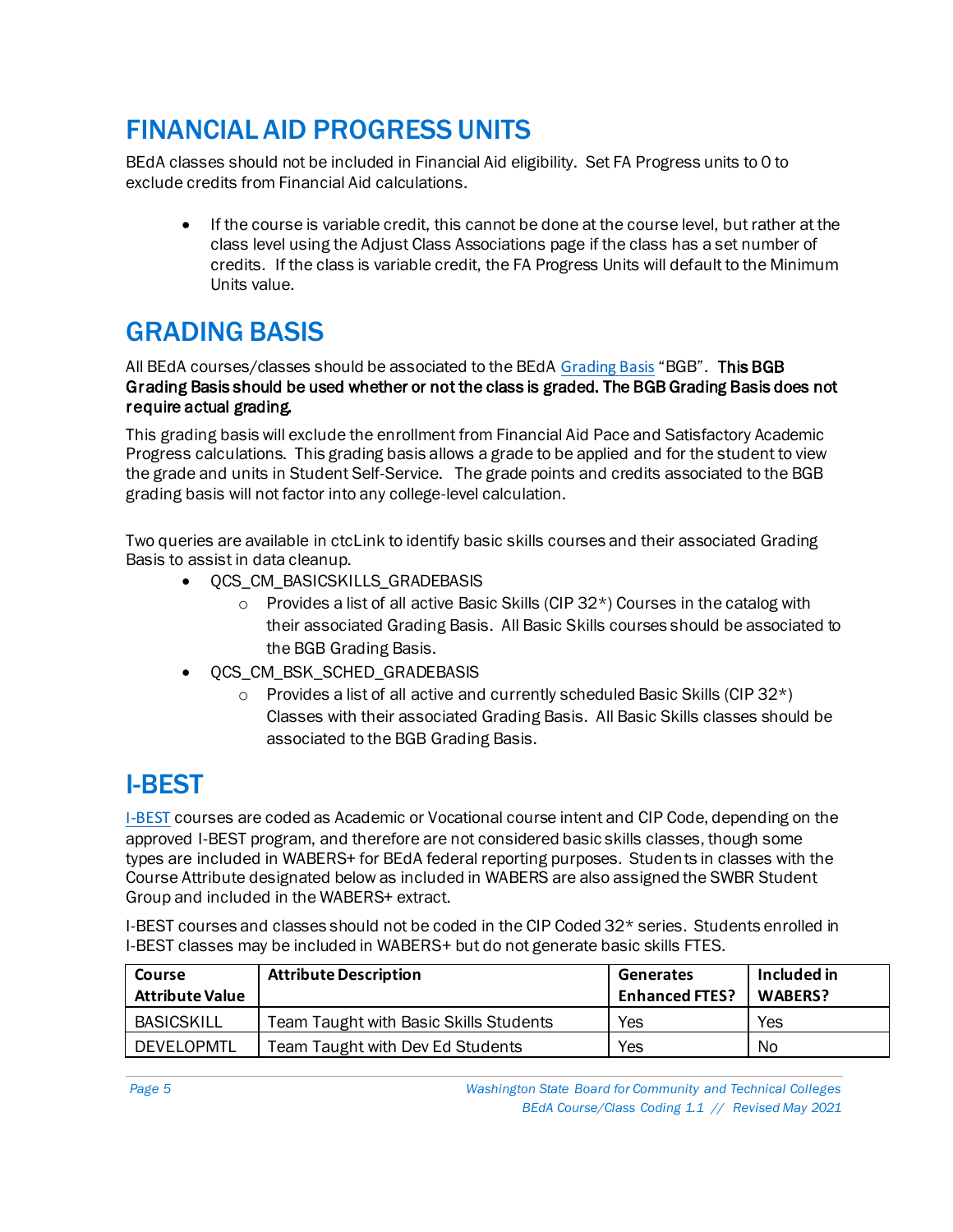#### <span id="page-5-0"></span>FUND SOURCE

- Most basic skills courses are state funded and will have the following coding.
	- o Intent Course Attribute SINT Value: Academic or Workforce
	- o Funding Source Course Attribute SFND Value: 1 (State Funded)
- Department of Corrections (DOC) courses and classes funded under the DOC contract must be associated to a DOC LOCATION code and the following:
	- o Funding Source Course Attribute SFND Value: 4 (Contract Funded)
- Some DOC enrollments funded under the DOC contract are for students in specific units: Intensive Management, Skill Building, and Special Offender. These enrollments must be associated to a DOC LOCATION code and the following:
	- o Funding Source Course Attribute SFND Value: 4 (Contract Funded)
	- o DOC Specific Unit Course Attribute SCOR Value: SIMU, SSBU, or SSOU
- Some DOC enrollments are funded by Financial Aid or private funding. These enrollments must be associated to a DOC LOCATION code and the following:
	- o Funding Source Course Attribute SFND Value: 5 (Self-Support Funded)
- Contract Basic Skills (not DOC) courses and classes must have the following:
	- o Funding Source Course Attribute SFND Value: 4 (Contract Funded)
	- o Special Non-state Funded Basic Skills CIP Code: 32.0401
- Contract High School requires<sup>\*</sup> a separate course and must have the following:
	- o Funding Source Course Attribute SFND Value: 4 (Contract Funded)
	- o Special Non-state Funded Basic Skills CIP Code" 32.0205, 32.0208, or 32.0401

\*Contract High School requires a separate course coded as above so that students are not charged tuition or included in federal reporting. Contract High School students may be "sitting" in the same BEdA class as other students however they must be enrolled into a separate course because the CIP Code lives at the course level and the CIP Code is what is used to exclude from WABERS+ and from the \$25 tuition charge.

#### <span id="page-5-1"></span>CIP CODING

The CIP Code associated to a course/class is the primary method by which we identify basic skills enrollments. All courses/classes with a CIP Code in the 32\* series are considered to be Basic Education for Adults (BEdA) and will be reported as such.

The CIP Code of the class determines which students are added to the SWBR Student Group. This Student Group is used to extract BEdA enrollments daily from ctcLink and loaded into the [WABERS+](https://www.sbctc.edu/colleges-staff/programs-services/basic-education-for-adults/wabers.aspx) system.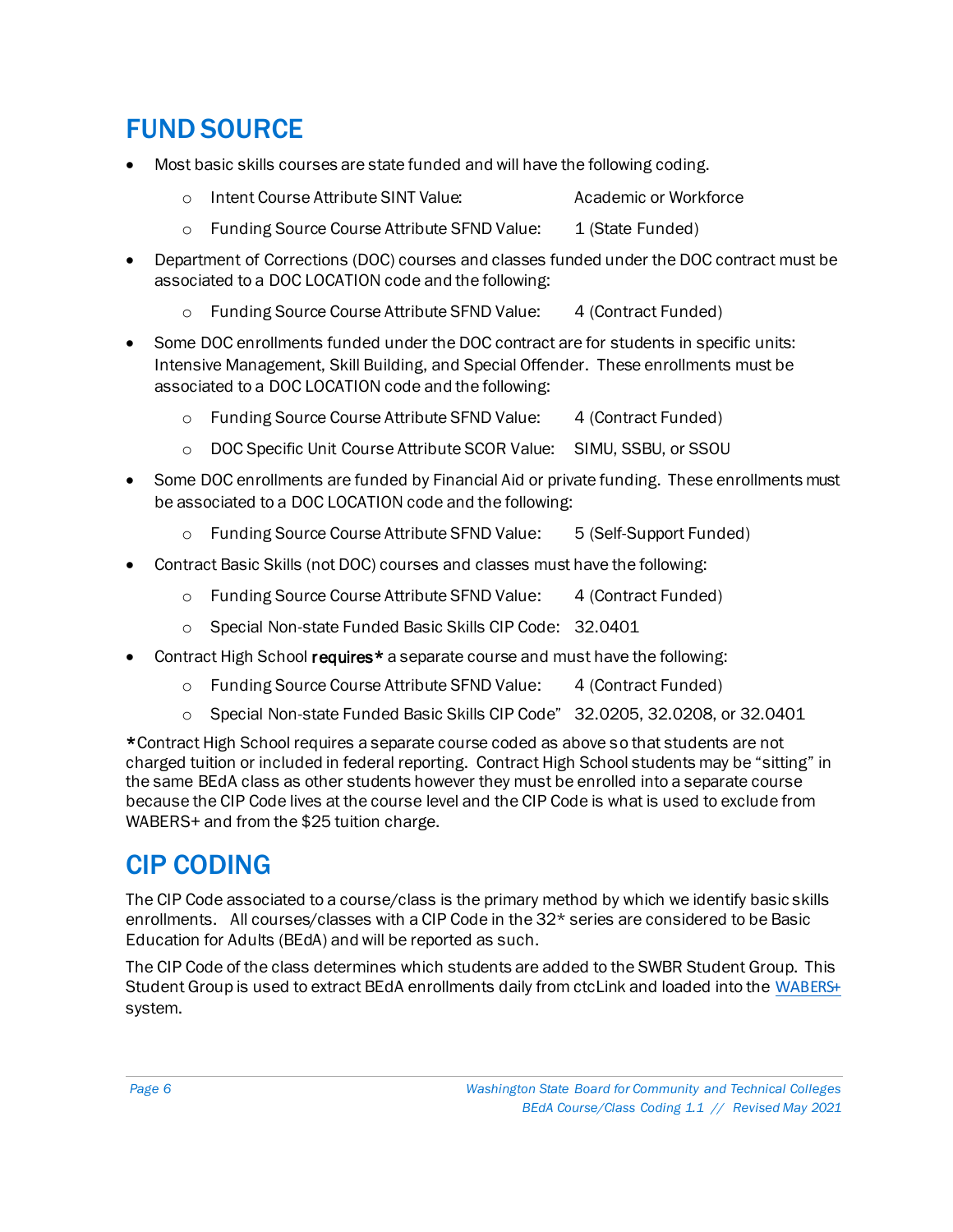Valid BEdA CIP Codes are listed below.

| <b>CIP</b> | <b>CIP Title</b>                         | Included In<br><b>WABERS</b> |
|------------|------------------------------------------|------------------------------|
| 320201     | EDUCATIONAL INTERVIEWING                 | Yes                          |
| 320203     | <b>ASE LEVEL I</b>                       | Yes                          |
| 320204     | ASE LEVEL 2                              | Yes                          |
| 320205     | <b>BASIC HIGH SCHOOL COMPL</b>           | No                           |
| 320208     | ADVANCED HIGH SCHOOL COMPL               | No                           |
| 320210     | ABE LEVEL 1                              | Yes                          |
| 320220     | ABE LEVEL 2                              | Yes                          |
| 320230     | ABE LEVEL 3                              | Yes                          |
| 320240     | ABE LEVEL 4                              | Yes                          |
| 320301     | <b>ESL LEVEL 1</b>                       | Yes                          |
| 320302     | <b>ESL LEVEL 2</b>                       | Yes                          |
| 320303     | <b>ESL LEVEL 3</b>                       | Yes                          |
| 320304     | <b>ESL LEVEL 4</b>                       | Yes                          |
| 320305     | ESL LEVEL 5                              | Yes                          |
| 320306     | <b>ESL LEVEL 6</b>                       | Yes                          |
| 320401     | SPECIAL NON-STATE FUNDED ADULT EDUCATION | No                           |
| 320501     | ADULT EDUCATION I-BEST SUPPORT           | Yes                          |
| 329997     | ABE FUNDED BASIC HSC                     | Yes                          |
| 329998     | ABE FUNDED ADVANCED HSC                  | Yes                          |

Additional information about the CIP Codes listed in the above table can be found in the SBCTC [Coding Manual](https://www.sbctc.edu/colleges-staff/data-services/coding-and-reporting-guidelines.aspx) Appendix C.

#### <span id="page-6-0"></span>CONTACT HOURS

If the course/class is non-credit bearing, instructor weekly contact hours are required to calculate FTES.

Update the Contact Hours value for the specific Component (e.g. Lecture) to adjust the Weekly Contact Hours.

- If this is a non-credit bearing course, take the total contact hours and divide by 11 weeks and enter result.
- <span id="page-6-1"></span>• The sum of all various class component hours should equal the total course hours.

Refer to the [Adjusting Contact Hours for a Class](http://ctclinkreferencecenter.ctclink.us/m/79430/l/1011390-9-2-adjusting-contact-hours-for-a-class) QRG for more information.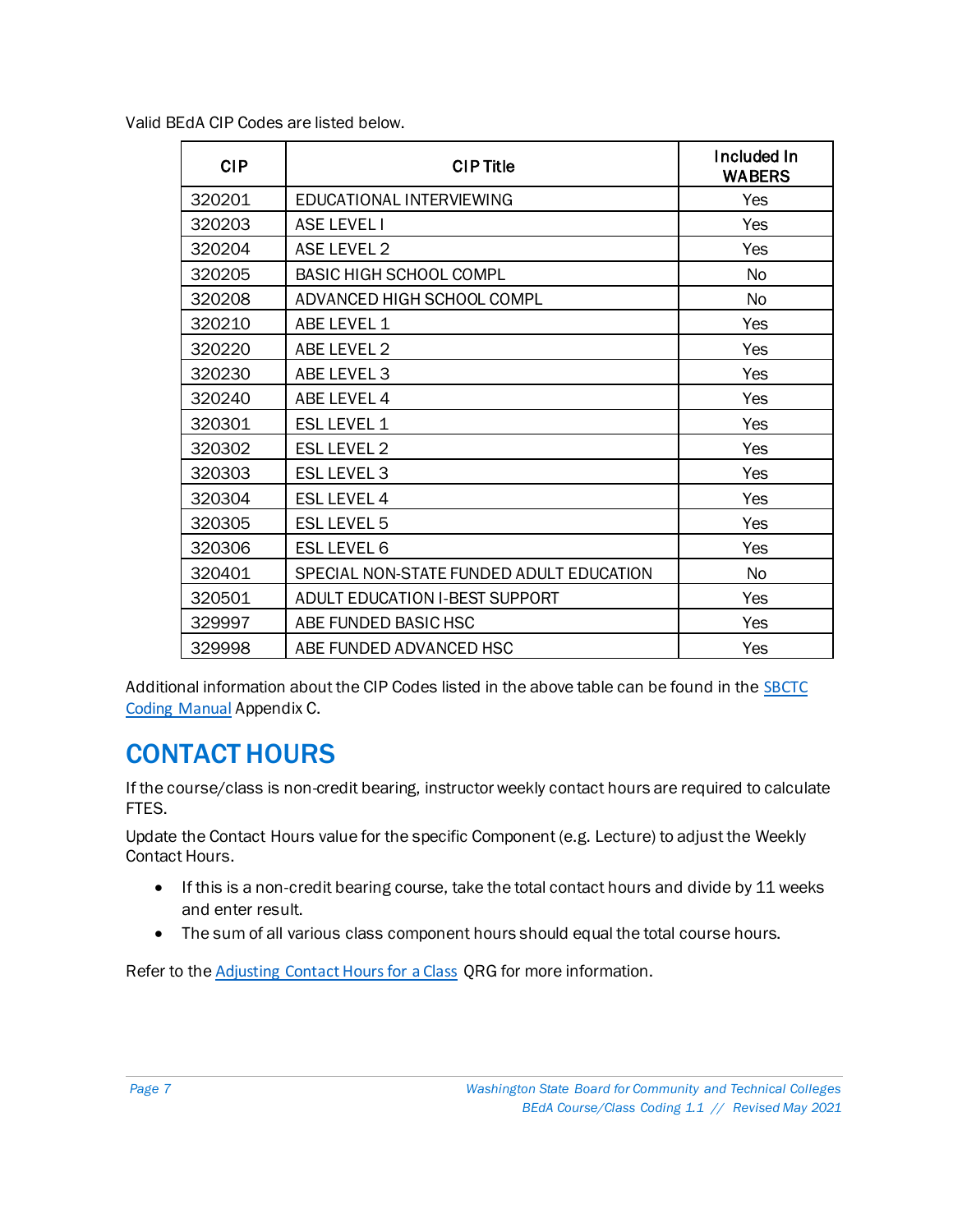#### <span id="page-7-0"></span>TUITION CHARGES

BEdA classes charge a flat quarterly fee of \$25 per term instead of standard tuition. Per the RCW, institutions may add an additional course/class fee in addition to the \$25. To set up the fee in ctcLink, a Course List must be created and maintained ([9.2 Maintaining BEdA Course List Fees](http://ctclinkreferencecenter.ctclink.us/m/92555/l/949138-9-2-maintaining-beda-course-list-fees)) for tuition calculation to properly charge these classes\*.

Within each Course List resides a series of BEdA Course IDs. After a Course List is developed and contains the Course ID's, that list may then have a flat fee assigned via the ctcLink Course List Fees page.

In addition to cost being assigned within the Course List Fees page in ctcLink, a Waiver Group may also be assigned. Waiver Groups are a specific collection of waiver types/codes ([like the W32](https://www.sbctc.edu/colleges-staff/programs-services/tuition-fees/tuition-waivers/abe-esl-ged-waiver.aspx).) Those waivers may then be applied to the student account and then reduce the fee.

The Course List Fees page is term based and must be maintained, reviewed, and copied from term to term. This task is listed in the [Term Rollover Checklist](http://ctclinkreferencecenter.ctclink.us/m/92925/l/928036-9-2-term-rollover-checklist).

\*Classes considered Contract High School do not apply to the \$25 flat fee. These classes do not charge any tuition as they are paid for through a contract between the college and the high school district. Contract High School BEdA classes are identified by CIPs 320205, 320208, or 320401. In order to have this fee not charged to the students the UGRDCLFEE Criteria needs to be added to any class those populations can register for.

|                      | *Account Type FEE Q Mandatory Fees |                      |                                       |               | First 1 of 1 Last<br><b>H</b> |
|----------------------|------------------------------------|----------------------|---------------------------------------|---------------|-------------------------------|
|                      | *Item Type 220000280000            | Q                    | Technology Course Fee                 |               |                               |
| Fee Trigger          | <b>O</b> Use Criteria              |                      | $O$ Use Equation                      |               |                               |
|                      | <b>UGRDCLFEE</b>                   | $\mathbf Q$          | <b>UGRD Course/Class Fee Criteria</b> |               |                               |
| Course Rate ID       |                                    |                      | <b>Fee Amt Equation</b>               | Q             |                               |
| Amount/Unit          |                                    | 0.00                 | <b>Flat Amount</b>                    | 20.00         |                               |
| Amount/Unit (Audit)  |                                    | 0.00                 | Flat Amount (Audit)                   | 0.00          |                               |
| Minimum Amount       |                                    | 0.00                 | <b>Maximum Amount</b>                 | $0.00$ USD    |                               |
| *Adjustment Code STD |                                    | Standard<br>$\alpha$ | *Due Date Code STD                    | Standard<br>Q |                               |
| <b>Waiver Group</b>  |                                    |                      |                                       |               |                               |
|                      | <b>Exclude HECS Students</b>       |                      |                                       |               |                               |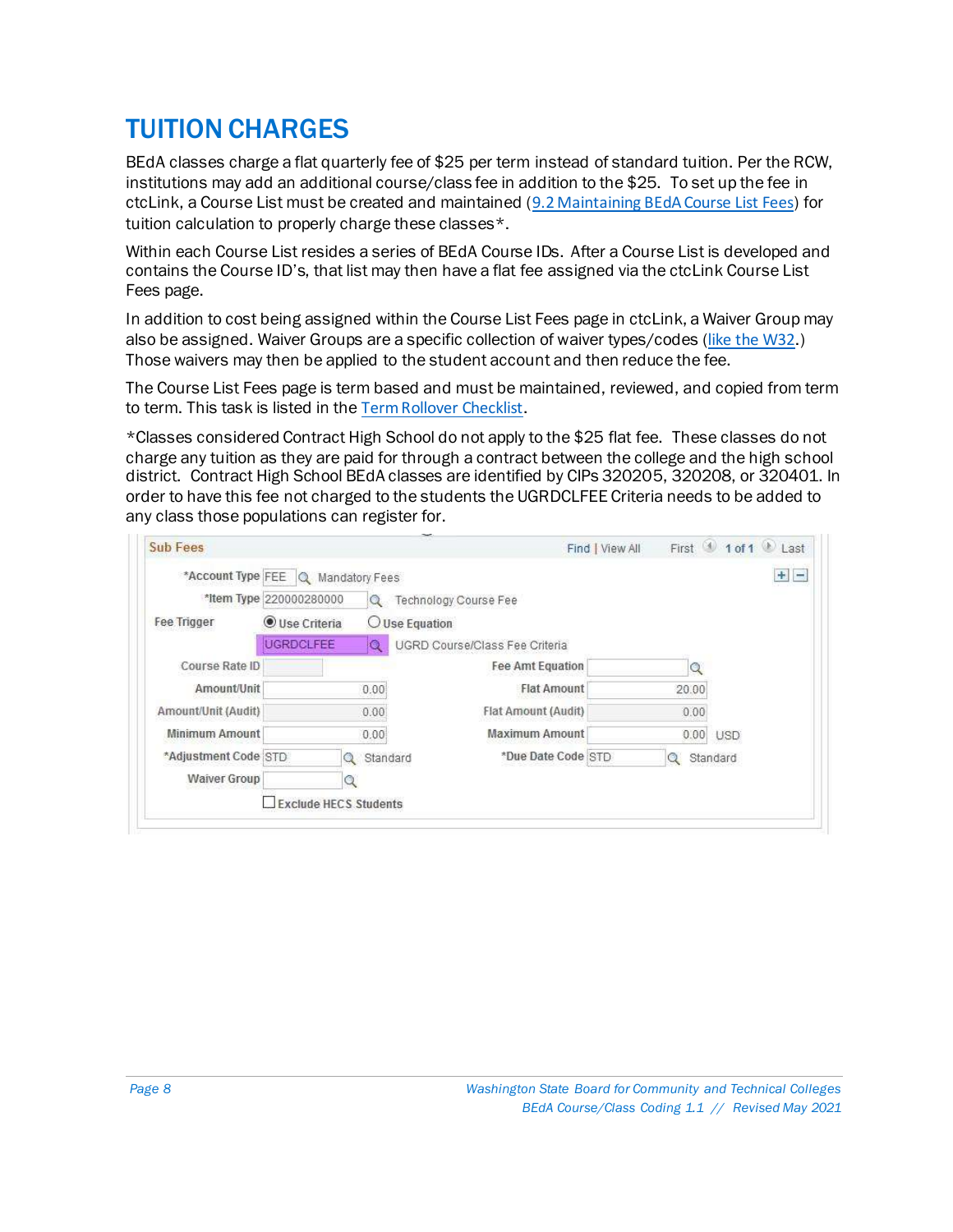#### <span id="page-8-0"></span>HIGH SCHOOL COMPLETION AND REENGAGEMENT PROGRAMS

#### High School Completion Programs

Courses are coded with different CIP codes, based on whether the courses are state or contract, as follows:

IMPORTANT NOTE: Contract high courses must be separate courses from basic skills funded high school courses. They cannot share the same course. This is to ensure that contract high school students are not charged tuition and are not reported as ABE funded students.

HSC courses not funded by Basic Skills *(not HS 21)*

| CIP Code | <b>CIP Title</b>                        |
|----------|-----------------------------------------|
| 32.0205  | Basic High School Completion (HSC 1)    |
| 32.0208  | Advanced High School Completion (HSC 2) |

HSC course funded by Basic Skills *(not HS 21)*

| ∣CIP Code | CIP Title               |
|-----------|-------------------------|
| 32.9997   | ABE Funded Basic HSC    |
| 32.9998   | ABE Funded Advanced HSC |

Note*:* Students enrolled in HS+ are not to be enrolled in the courses above. They should be enrolled in any other ABE or ESL courses.

#### High School Reengagement Programs

IMPORTANT NOTE: Contract high courses must be separate courses from basic skills funded high school courses. They cannot share the same course. This is to ensure that contract high school students are not charged tuition and are not reported as ABE funded students.

### <span id="page-8-1"></span>Reports and Queries

#### <span id="page-8-2"></span>BEdA Transcript Report

The use of the BEdA Grading Basis (BGB) will exclude basic skills credits from the student's transcript report. The class will be shown with a grade, but no credits. Credits included on the transcript are included in quarterly and cumulative credit totals.

To provide a transcript like report that includes the credits and grades associated with basic skills classes, the ctcLink Reporting Team developed a BEdA Transcript Report for use when both credits and grades are desired. The report name is: BCS\_SR\_BEDAT

This report can be run from the Query Report Viewer in Reporting Tools > BI Publisher > Query Report Viewer. Enter the name of the report and click the Search button. Click on the "View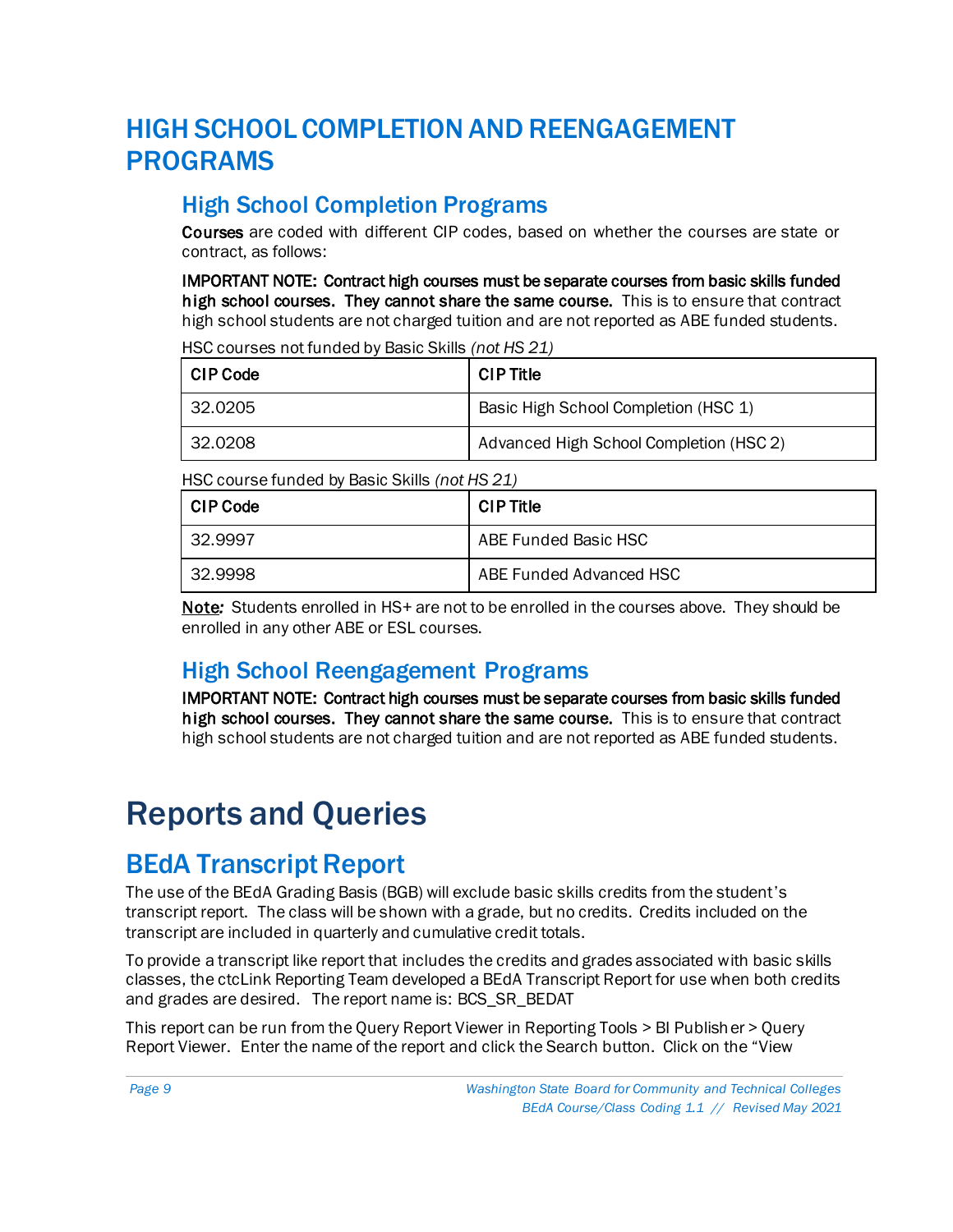Report" hyper link found to the far right of the grid on the same line as the report name in the Report Definition grid. Enter the desired prompt values and then click the OK button.

#### <span id="page-9-0"></span>Repeat Course Checking

Students cannot be reported for a course in which they have already earned credit except when such a repeat is necessary to satisfy a requirement for improving academic or skill progress (grades). In no circumstance will a student be reported more than three times for the same course – this is defined as two repeats in addition to the original enrollment.

The use of the BEdA Grading Basis (BGB) will exclude basic skills courses from ctcLink Repeat Class Checking. A query has been developed to assist with identifying students who have registered for a class they have already taken twice previously. The query name is: QCS\_SR\_BEDA\_REPEAT\_COURSES

#### <span id="page-9-1"></span>BEdA Headcounts and FTES by Term

The query QCS\_SR\_BASICSKILLS\_HC\_FTE\_was developed to assist Campus Solutions staff with monitoring BEdA basic skills enrollments and FTES.

The number of records returned by the query represents the student headcount.

The headcount and FTES returned by the queries represent the data that will be added to the SBCTC Data Warehouse at the end of each term.

For more information related to program specific coding, please refer to the **SBCTC Coding Manual**.

Details about the query can be found i[n metaLink](https://dataservicesmetalink.sbctc.edu/) when performing a search by query name in the Free Text Search box.

#### <span id="page-9-2"></span>Queries to Identify Classes for Grading Basis Updates

- OCS CM\_BASICSKILLS\_GRADEBASIS
	- $\circ$  Provides a list of all active Basic Skills (CIP 32\*) Courses in the catalog with their associated Grading Basis. All Basic Skills courses should be associated to the BGB Grading Basis.
- OCS CM\_BSK\_SCHED\_GRADEBASIS
	- Provides a list of all active and currently scheduled Basic Skills (CIP  $32^*$ ) Classes with their associated Grading Basis. All Basic Skills classes should be associated to the BGB Grading Basis.

### <span id="page-9-3"></span>WABERS+ Data Load

A daily process is run that extracts student and enrollment data from ctcLink via dataLink and loads the data into the WABERS+ reporting system. All students and enrollments associated to the CIP Codes identified in the "Included in WABERS+ Extract" column of the [CIP Code](#page-5-1) table are included as well as I-BEST enrollments identified in the "Included in WABERS+ Extract" column of the [I-BEST course attributes](#page-4-2) table.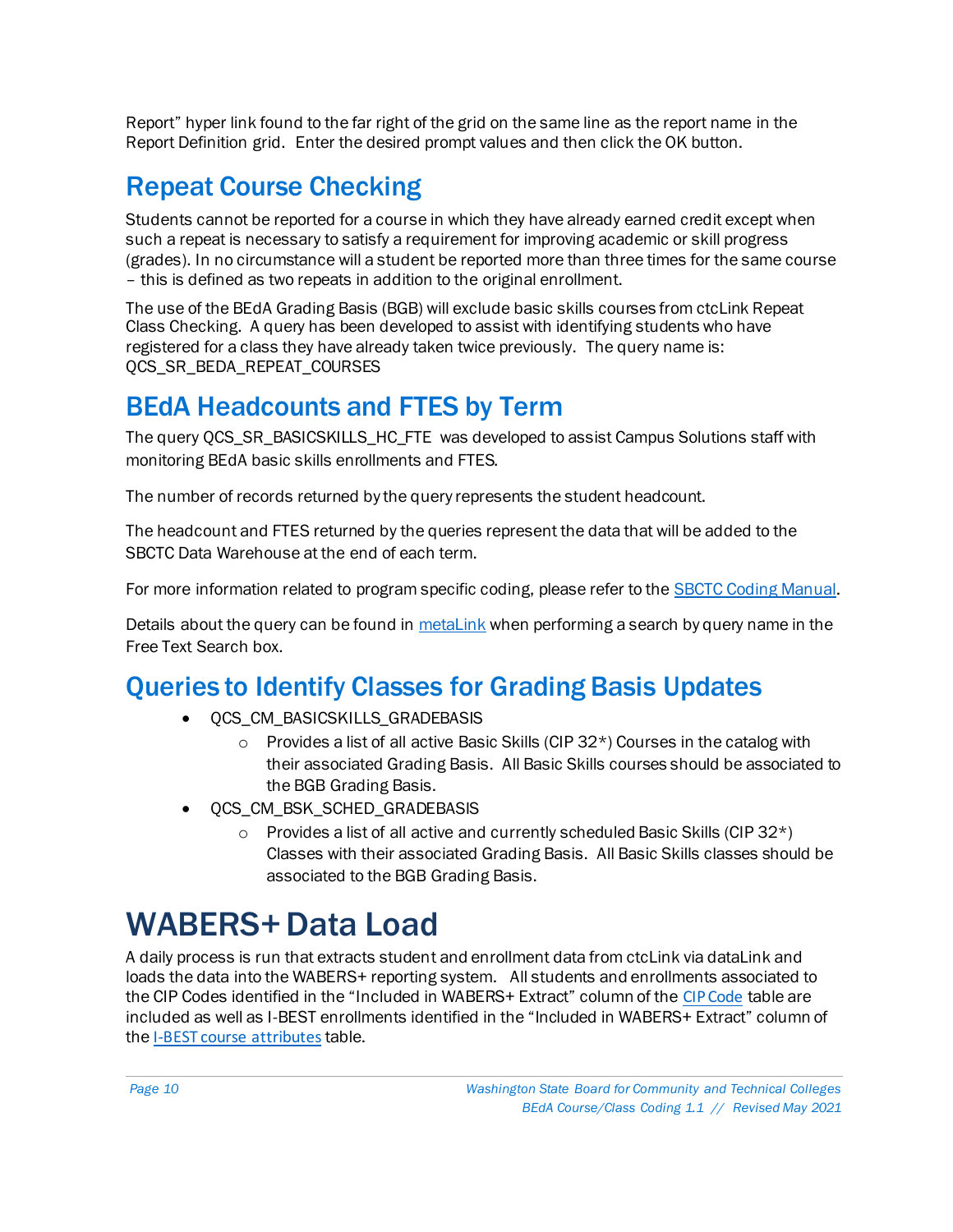### Coding by Type of BEdA Program

<span id="page-10-0"></span>

| <b>Program Type</b>                         | <b>Program Name</b>                            | <b>Program Description</b>                                                           | <b>Manual</b><br><b>Student Group</b><br>Assignment | Award<br>Granted? | <b>Student Plan</b> | <b>Course CIP</b>                                                                  | <b>Class</b><br><b>SFND</b><br>Value |
|---------------------------------------------|------------------------------------------------|--------------------------------------------------------------------------------------|-----------------------------------------------------|-------------------|---------------------|------------------------------------------------------------------------------------|--------------------------------------|
| Contract High<br>School                     | Open Doors                                     | Programs contracted with high                                                        | SHS1                                                | No                | <b>HSD</b>          | 32.0205, 32.0208,<br>or 32.0401                                                    | 4                                    |
| Contract High<br>School                     | Gateway to College                             | schools, students do not pay tuition<br>or Basic Skills \$25 charge. Requires        | SHS <sub>2</sub>                                    | No.               | <b>HSD</b>          | 32.0205, 32.0208,<br>or 32.0401                                                    | 4                                    |
| Contract High<br>School                     | <b>High School</b><br>Reengagement<br>Programs | the student is coded to the<br>appropriate student group.                            | SHS3                                                | <b>No</b>         | <b>HSD</b>          | 32.0205, 32.0208,<br>or 32.0401                                                    | 4                                    |
| <b>High School</b><br>Completion<br>Program | High School<br>Completion (not<br>contract)    |                                                                                      |                                                     | Yes               | HS_HCHSC            | 32.9997 or 32.9998                                                                 | $\mathbf{1}$                         |
| High School<br>Completion<br>Program        | High School +<br>(formerly HS21+)              | Programs intended to result in a high<br>school completion awarded by the<br>college |                                                     | Yes               | HS H2HSC            | Any BSK CIPs except<br>32.0205, 32.0208,<br>or 32.0401                             | $\mathbf{1}$                         |
| <b>High School</b><br>Completion<br>Program | International High<br>School                   |                                                                                      |                                                     | Yes               | HS INHSC            | 32.9997 or 32.9998                                                                 | $\mathbf{1}$                         |
| High School<br>Completion<br>Award          | High School<br>Completion (SHB<br>1758)        | A high school completion awarded<br>based on the awarding of an AA                   |                                                     | Yes               | HS_HBHSC            | n/a                                                                                | n/a                                  |
| <b>Basic Skills</b><br>Program              | <b>Adult Basic</b><br>Education                | <b>Basic Education for Adult classes</b>                                             |                                                     | <b>No</b>         | ABE                 | 32.0201, 32.0203,<br>32.0204, 32.0210,<br>32.0220, 32.0230,<br>32.0240, or 32.0501 | 1                                    |
| <b>Basic Skills</b><br>Program              | English as a Second<br>Language                | <b>English Language Acquisition classes</b>                                          |                                                     | No                | ESL                 | 32.0201, 32.0301,<br>32.0302, 32.0303,<br>32.0304, 32.0305,<br>32.0306, or 32.0501 | $\mathbf{1}$                         |
| <b>Basic Skills</b><br>Program              | High School<br>Equivalency                     | Classes to prepare for High School<br>Equivalency test                               |                                                     | No                | <b>HSE</b>          | any ABE or ESL CIP<br>above                                                        | $\mathbf{1}$                         |
| I-Best Program                              | I-BEST                                         | <b>Integrated Basic Skills</b>                                                       |                                                     | No                | Voc/Acad plan       | Vocational or<br>Academic CIP                                                      | 1                                    |